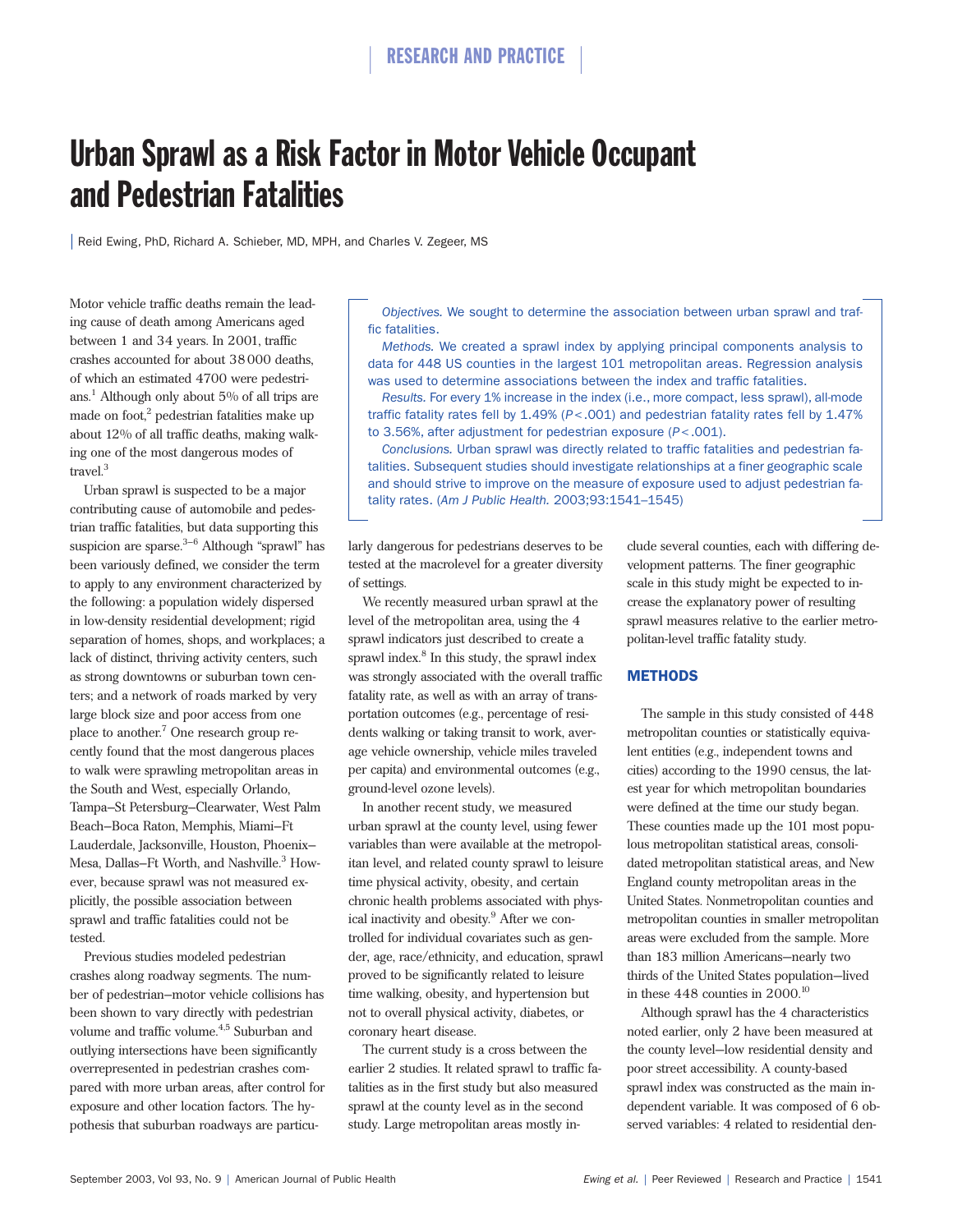sity and 2 related to street accessibility from 1 place to another. We used US Census data to derive 3 population density measures for each county: (1) gross population density (persons per square mile); (2) percentage of the county population living at low suburban densities—specifically, densities between 101 and 1499 persons per square mile, corresponding to less than 1 housing unit per acre; and (3) percentage of the county population living at moderate to high urban densities specifically, more than 12500 persons per square mile, corresponding to about 8 housing units per acre, the lower limit of density needed to support mass transit.<sup>11</sup> In deriving these county population density measures, we excluded census tracts with fewer than 100 inhabitants per square mile (corresponding to rural areas, desert tracts, and other undeveloped lands) located within the county, because we were interested in studying sprawl in developed areas. A fourth, independent net-density variable was derived from estimated urban land area for each county from the Natural Resources Inventory of the US Department of Agriculture.<sup>12</sup>

Data reflecting street accessibility for each county were obtained from US Census data, based on information concerning block size.<sup>13</sup> A census block is defined as a statistical area bounded on all sides by streets, roads, streams, railroad tracks, or geopolitical boundary lines, in most cases.<sup>14</sup> A traditional urban neighborhood is composed of intersecting roads that create a boundary around a block or neighborhood. These roads form a grid, with houses built on the 4 sides of the block, facing these roads.15 Therefore, the length of each side of that block, and the block size, is relatively small. By contrast, a contemporary suburban neighborhood does not make connections between adjacent cul-de-sacs or loop roads. Instead, local streets connect with the road at the subdivision entrance, which is on 1 side of the block boundary. Thus, the length of a side of a block is quite large, and the block itself often encloses multiple subdivisions to form a superblock extending a halfmile or more on each side. Large block sizes translate to a relative paucity of street connections and alternate routes. For each county, we calculated, first, average block size and second, percentage of blocks with areas less

than 0.01 square mile, the size of a typical traditional urban block bounded by sides just over 500 feet in length. Tracts with blocks larger than 1 square mile were excluded from these calculations, because these were likely to be in rural or other undeveloped areas.

We used principal components analysis (SPSS Release 11.01; SPSS Inc, Chicago, Ill) to extract the single component (factor) that best represented the degree of sprawl, as indicated by its capture of the largest amount of common variance of these 6 variables. Because this component captured the majority of the combined variance of these variables, no subsequent components were considered.

To derive a county sprawl index, we transformed the principal component, which had a mean of 0 and a standard deviation of 1, to a scale with a mean of 100 and a standard deviation of 25. This transformation produced a more familiar metric (like an IQ scale) and ensured that all values would be positive, thereby enhancing our ability to test nonlinear relationships.

We analyzed the relationship between sprawl and each of 3 dependent variables: the all-mode, county-level traffic fatality rate and 2 county-level traffic fatality rates specific to pedestrians. The all-mode fatality rate included fatal crashes involving private motor vehicles, buses, trains, taxis, bicycles, and pedestrians. We restricted the analysis to traffic fatalities rather than injuries (which greatly outnumber fatalities), because high-quality data at a county level were available only for fatalities. Traffic fatality rates per  $100000$ population were computed by dividing frequency counts for 2000 obtained from the Fatality Analysis Reporting System<sup>16</sup> by population counts obtained from the 2000 US Census.<sup>10</sup>

Using these archival data, we conducted an ecological study of the relationship between traffic fatality rates and the sprawl index, using the county as the unit of analysis. Because preliminary analysis indicated that the traffic fatality rate was a nonlinear function of the sprawl index (data not shown), a log-log transformation was performed to yield a more linear relationship between these variables. This involved computing the natural logarithms of all variables in the equation. As an added advantage of this transformation,

the resulting regression coefficients could be interpreted as *elasticities*—that is, as percentage changes in a dependent variable that accompany a 1% change in independent variables. Elasticities are a common way of summarizing relationships in urban planning literature. Estimated with a log-log regression, elasticities can be assumed to be constant for the range of values in the dataset. We controlled for 3 covariates that could potentially confound the relationship between the sprawl index and traffic fatality rate (average household size, percentage of the population of working age, and per capita income) with data obtained from the 2000 US Census.

We next investigated the relationship between the sprawl index and pedestrian fatalities, using pedestrian fatality counts from the Fatality Analysis Reporting System. Because pedestrian fatality rates depend on the amount of walking, $17-20$  we adjusted for such exposure, using the only 2 measures of pedestrian activity found in a national archival dataset that included county-level information.21 These 2 measures were the proportion of all work trips taken on foot and the proportion of work trips taken by public transportation, which generally entails walking to and from a public transit stop. The former measure of pedestrian activity was used to adjust the pedestrian fatality count for 1 type of exposure. The sum of the former and the latter measures was used to adjust the pedestrian fatality count for another type of exposure. Such adjustments are important, because more compact land use patterns would be expected to generate more trips by pedestrians (greater modal share) and therefore greater exposure to hazard.

A log-log transformation was again performed to obtain a more linear relationship between fatality rates and the sprawl index. Because 96 (21%) of the counties had no pedestrian fatalities in 2000, 2 analyses were conducted. First, counties with no pedestrian fatalities were dropped from the sample, the logarithm of 0 being undefined. Most excluded counties were small, either suburban or exurban, with little pedestrian activity. Second, all counties were included, but 1 fatality was added to the pedestrian fatality count for each county. Accounting for counties with 0 fatalities should minimize a bias toward the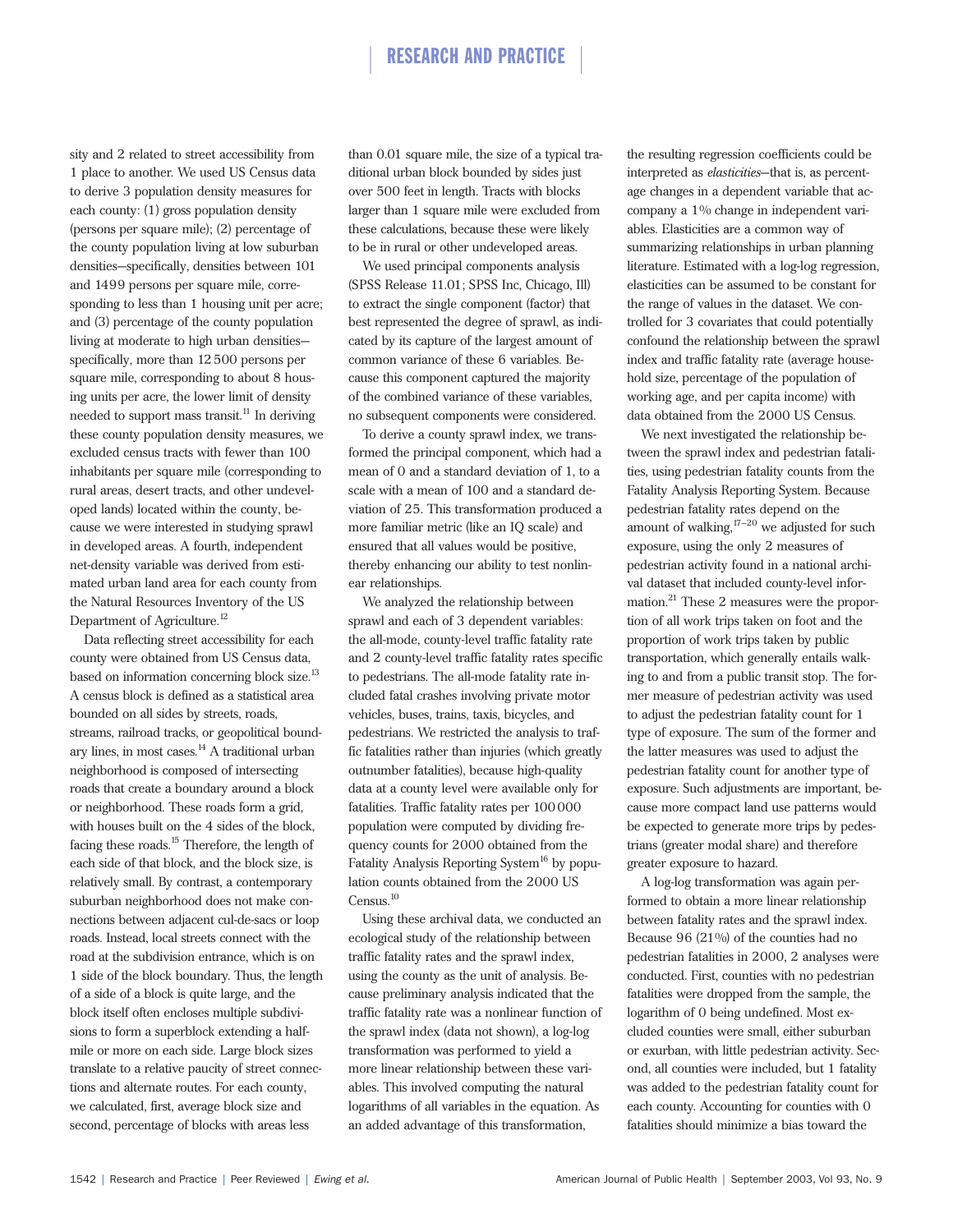# **TABLE 1—Variable Loadings on Sprawl Index for Study Counties**

| Variable                                             | Loading  |
|------------------------------------------------------|----------|
| Census gross density                                 | 0.846    |
| Suburban density (< $1500$ persons/mi <sup>2</sup> ) | $-0.698$ |
| Urban density ( $>$ 12500 persons/mi <sup>2</sup> )  | 0.846    |
| Natural Resources Inventory net density              | 0.849    |
| Average block size                                   | $-0.698$ |
| Proportion of blocks < 0.01 mi <sup>2</sup>          | 0.821    |
| Eigenvalue                                           | 3.8      |
| Percentage of variance explained                     | 63.4%    |

finding that sprawling counties are more dangerous for pedestrians.

We also controlled for the 3 covariates mentioned in the Methods (average household size, percentage of the population of working age, and per capita income). Significance was assumed to exist at *P*<.05.

# RESULTS

In the principal components analysis, each of the 6 observed variables proved to be strongly related to the theoretical construct of urban sprawl (Table 1). The first principal component was positively related to gross population density, net population density, percentage of the county population living at moderate to high urban density, and percentage of small blocks. It was negatively related to percentage of the population living at low suburban density and average block size. Hence, higher values corresponded to a lesser degree of sprawl, and lower values to a greater degree of sprawl.

The absolute value of each loading—that is, the correlation between each of the 6 observed variables and the principal component—exceeded 0.6. The principal component accounted for 63.4% of the total variance among the 6 component variables.

We ranked the US counties in the sample by their sprawl index. Table 2 indicates which counties had the highest and lowest sprawl index values. Figure 1 shows a scattergram of the natural logarithms of the all-mode traffic fatality rate versus the sprawl index for all 448 counties. The most compact counties (i.e., those with highest population density and street accessibility and, therefore, the

### **TABLE 2—US Counties With Highest and Lowest Sprawl Index Values**

|                | County                      | Metropolitan Area                   | Sprawl Index <sup>a</sup> | All-Mode Traffic<br><b>Fatality Rate</b><br>(per 100 000) |
|----------------|-----------------------------|-------------------------------------|---------------------------|-----------------------------------------------------------|
| $\mathbf{1}$   | New York County, NY         | New York                            | 352.07                    | 4.42                                                      |
| $\overline{2}$ | Kings County, NY            | New York                            | 263.65                    | 4.46                                                      |
| 3              | Bronx County, NY            | New York                            | 250.72                    | 4.20                                                      |
| 4              | <b>Queens County, NY</b>    | New York                            | 218.90                    | 4.58                                                      |
| 5              | San Francisco County, Calif | San Francisco                       | 209.27                    | 6.31                                                      |
| 6              | Hudson County, NJ           | Jersey City                         | 190.06                    | 5.91                                                      |
| $\overline{1}$ | Philadelphia County, Pa     | Philadelphia                        | 187.78                    | 8.04                                                      |
| 8              | Suffolk County, Mass        | Boston-Lawrence-Salem               | 179.37                    | 4.49                                                      |
| 9              | Richmond County, NY         | New York                            | 162.89                    | 5.63                                                      |
| 10             | Baltimore City, Md          | <b>Baltimore</b>                    | 162.76                    | 7.68                                                      |
| 439            | <b>Stokes County, NC</b>    | Greensboro-Winston-Salem-High Point | 71.26                     | 15.66                                                     |
| 440            | Miami County, Kans          | <b>Kansas City</b>                  | 71.03                     | 38.80                                                     |
| 441            | Davie County, NC            | Greensboro-Winston-Salem-High Point | 70.99                     | 25.84                                                     |
| 442            | Isanti County, Minn         | Minneapolis-St Paul                 | 70.12                     | 12.78                                                     |
| 443            | Walton County, Ga           | Atlanta                             | 69.61                     | 19.77                                                     |
| 444            | Yadkin County, NC           | Greensboro-Winston-Salem-High Point | 69.17                     | 38.52                                                     |
| 445            | Goochland County, Va        | Richmond-Petersburg                 | 67.59                     | 35.58                                                     |
| 446            | Fulton County, Ohio         | Toledo                              | 66.83                     | 38.02                                                     |
| 447            | Clinton County, Mich        | Lansing-East Lansing                | 66.63                     | 16.99                                                     |
| 448            | Geauga County, Ohio         | Cleveland                           | 63.12                     | 20.90                                                     |

<sup>a</sup>Higher values of the index indicate more compact urban form; lower values indicate more sprawling urban form.



**FIGURE 1—Logarithm of all-mode traffic fatality rate by logarithm of sprawl index: 448 counties, United States, 2000.**

highest index value) were located in the central parts of the nation's oldest and largest metropolitan areas. The least compact counties (most sprawling, lowest index value) were located in outlying parts of smaller metropolitan areas in the Southeast and Midwest. Counties with midrange values on the sprawl index were located in central areas of low density or small metropolitan areas or were located in the first ring of suburbs around the central cities.

The sprawl index was negatively and significantly correlated with the all-mode traffic fatality rate, meaning that more compact counties had lower traffic fatality rates (Table 3). For every  $1\%$  increase in the index (e.g., increase in compactness), the traffic fatality rate decreased by 1.49%. The natural logarithms of the sprawl index, average household size, percentage of population of working age, and per capita income, taken together, accounted for 47% of the variance in the natural logarithm of the traffic fatality rate for all modes.

The sprawl index was also negatively and significantly correlated with the pedestrian fatality rate, after adjustment for exposure. This was true for both measures of exposure and for samples including all counties and only counties with 1 or more pedestrian fatalities.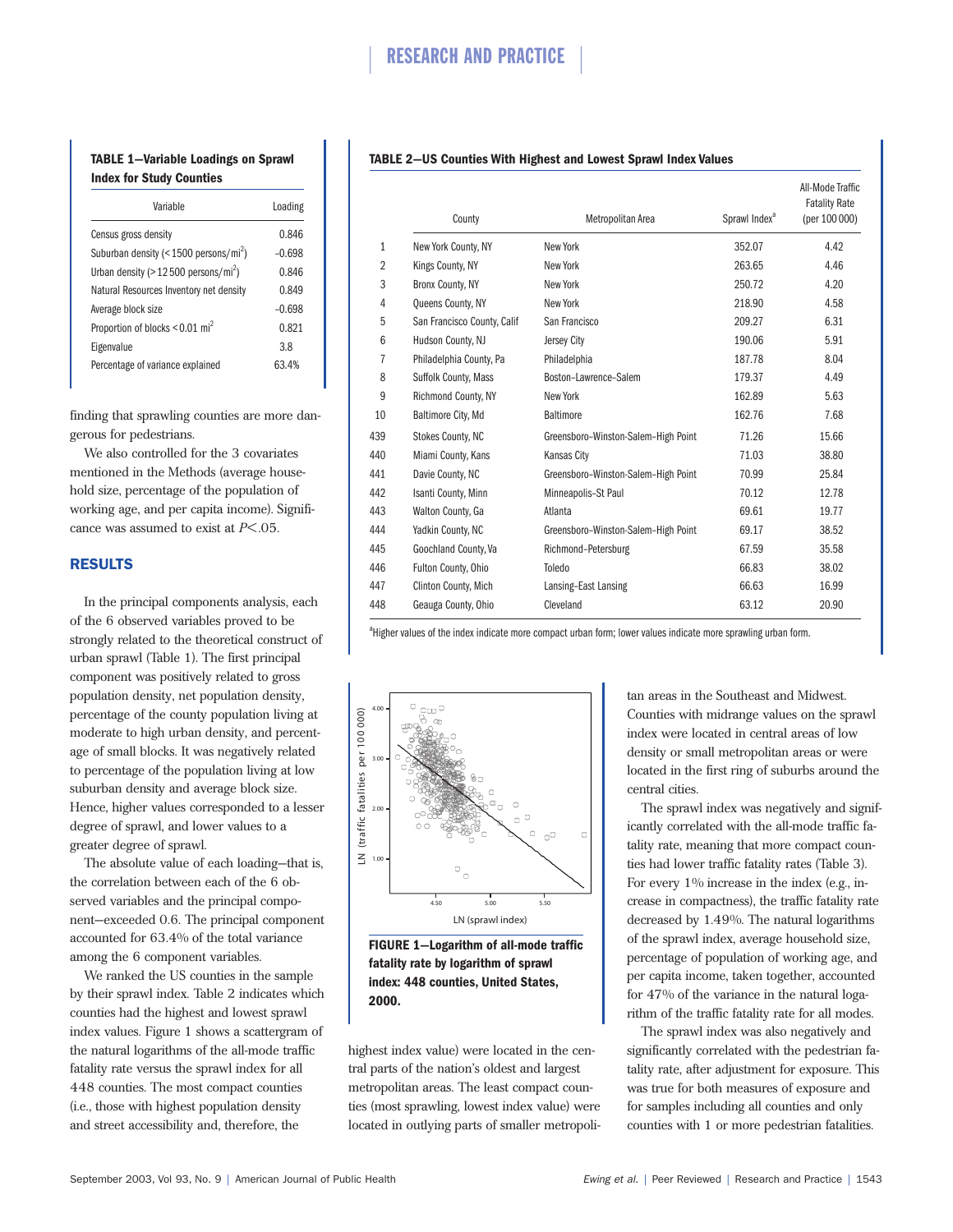# RESEARCH AND PRACTICE

|                                          | Ln of All-Mode Traffic Fatality Rate<br>(Coefficients and t-Statistics) | Ln of Pedestrian Fatality Rate (Coefficients and t-Statistics) |                       |                                              |                       |
|------------------------------------------|-------------------------------------------------------------------------|----------------------------------------------------------------|-----------------------|----------------------------------------------|-----------------------|
|                                          |                                                                         |                                                                |                       | Adjusted for Walking And                     |                       |
|                                          |                                                                         | Adjusted for Walking Share of Commute Trips                    |                       | Public Transportation Share of Commute Trips |                       |
|                                          |                                                                         | <b>Counties With Fatalities</b>                                | <b>All Counties</b>   | <b>Counties With Fatalities</b>              | All Counties          |
| Constant                                 | 15.5                                                                    | 12.0                                                           | 14.0                  | 29.5                                         | 31.8                  |
| Ln (sprawl index)                        | $-1.49(-14.7)$ ***                                                      | $-1.47$ (-6.6)***                                              | $-2.04$ $(-10.7)$ *** | $-3.06$ $(-13.6)$ ***                        | $-3.56$ $(-18.3)$ *** |
| Ln (average household size)              | $-0.22(-0.8)$                                                           | $2.08(3.3)$ **                                                 | $2.10(3.9)$ ***       | 0.48(0.8)                                    | 0.52(0.9)             |
| Ln (proportion of people of working age) | $1.25(2.3)$ *                                                           | 1.27(1.0)                                                      | 1.76(1.7)             | 0.97(0.8)                                    | 1.12(1.1)             |
| Ln (per capita income)                   | $-1.11$ $(-10.0)$ ***                                                   | $-0.80$ $(-3.1)$ **                                            | $-0.92$ $(-4.4)$ ***  | $-1.61(-6.2)$ ***                            | $-1.65$ (-7.8)***     |
| Adjusted $R^2$                           | 0.47                                                                    | 0.18                                                           | 0.29                  | 0.43                                         | 0.52                  |
| Sample size                              | 448                                                                     | 356                                                            | 448                   | 356                                          | 448                   |

### **TABLE 3—Regression Analysis of Association Between Sprawl Index and Fatality Rates**

\**P* < 0.05 level; \*\**P* < 0.01 level; \*\*\**P* < 0.001.

For the 356 counties with pedestrian fatalities, every 1% increase in the sprawl index (increase in compactness) was associated with a 1.47% increase in the pedestrian fatality rate, after adjustment for the percentage of trips to work on foot, and a 3.06% increase in the pedestrian fatality rate, adjusted for the percentage of trips to work on foot or by transit (*P*<.001; Table 3). Sprawl was even more strongly associated with pedestrian fatalities when 1 fatality was added to the count for each county so that all counties could be included in the analysis (Table 3). Thus, regardless of which methodological approach was taken, more compact counties had lower pedestrian fatality rates, after adjustment for exposure and the 3 covariates.

# **DISCUSSION**

Our study indicates that sprawl is a significant risk factor for traffic fatalities, especially for pedestrians. The recognition of this relationship is key; traffic safety can be added to the other health risks associated with urban sprawl—namely, physical inactivity and air and water pollution.<sup>22-24</sup>

Our study has certain strengths. The data used are of high quality and derive from independent datasets. They represent a very large sample of counties from across the nation, and the findings are significant, robust, and internally consistent. However, our study also has weaknesses. The study design is ecological in nature. It treats each county as a unit of homogeneous density and accessibility

and assigns to it a single fatality rate, though large differences within borders are likely. In the future, whenever possible, analysis should involve finer levels of geography, such as census tracts. In certain circumstances, such as the study of behaviors antecedent to injury, analysis may need to extend down to the individual level.

Another limitation is our reduction of the complex phenomenon of urban sprawl to 2 dimensions, population density and street accessibility, as well as our use of only 6 variables to measure sprawl. We did this because county-level archival data were available for the entire nation for very few relevant variables. Future studies should seek or develop county-level, nationwide data for the other key characteristics of sprawl—namely, the rigid separation of homes, shops, and workplaces, as well as the lack of distinct, thriving activity centers, such as strong downtowns or suburban town centers.

We recognize that the fatality data studied are based on the location of a crash, whereas the population density and street accessibility data are based on place of residence, which may be different. To the extent that fatalities occurred during the morning or evening commute, a (reassuring) bias toward the null may exist. In other words, because most commuters who cross county borders live in lower-density bedroom communities and work in higher-density central areas, the traffic fatality rate in urban counties would be inflated relative to the population living there. Using these databases, we could not determine the extent to which such bias, if any, existed. One solution would be to study the relationship at the (multicounty) metropolitan area level, but such a focus would be at the expense of desired precision in the measurement of differences within metropolitan areas.

Finally, the journey-to-work data used to adjust the pedestrian fatality rates may not accurately reflect the overall amount of pedestrian activity occurring within a given county. For example, some people may not walk to work but may prefer this mode for shopping trips, school trips, and errands. Leisure time walking may be prevalent in sprawling places even if there are no shops, workplaces, or other destinations nearby and people are simply walking for exercise. Walk trips may be longer in sprawling places. We cannot determine whether a systematic bias exists among counties, such as might occur if suburban counties have sidewalk or trail systems that provide circulation within subdivisions or lead to nearby recreation sites, schools, and shopping destinations but not to distant workplaces. No travel mode data are currently available for all trip purposes for areas as small as counties.

Vehicle speed may make a large contribution to the difference in fatality rates observed between compact and sprawling counties.25 Sprawling areas tend to have wide, long streets that encourage excessive speed. A pedestrian struck by a motor vehicle traveling at 40 mph has an 85% chance of being killed, compared with a 45% chance of death at 30 mph and a  $5\%$  chance at 20 mph.<sup>26</sup>